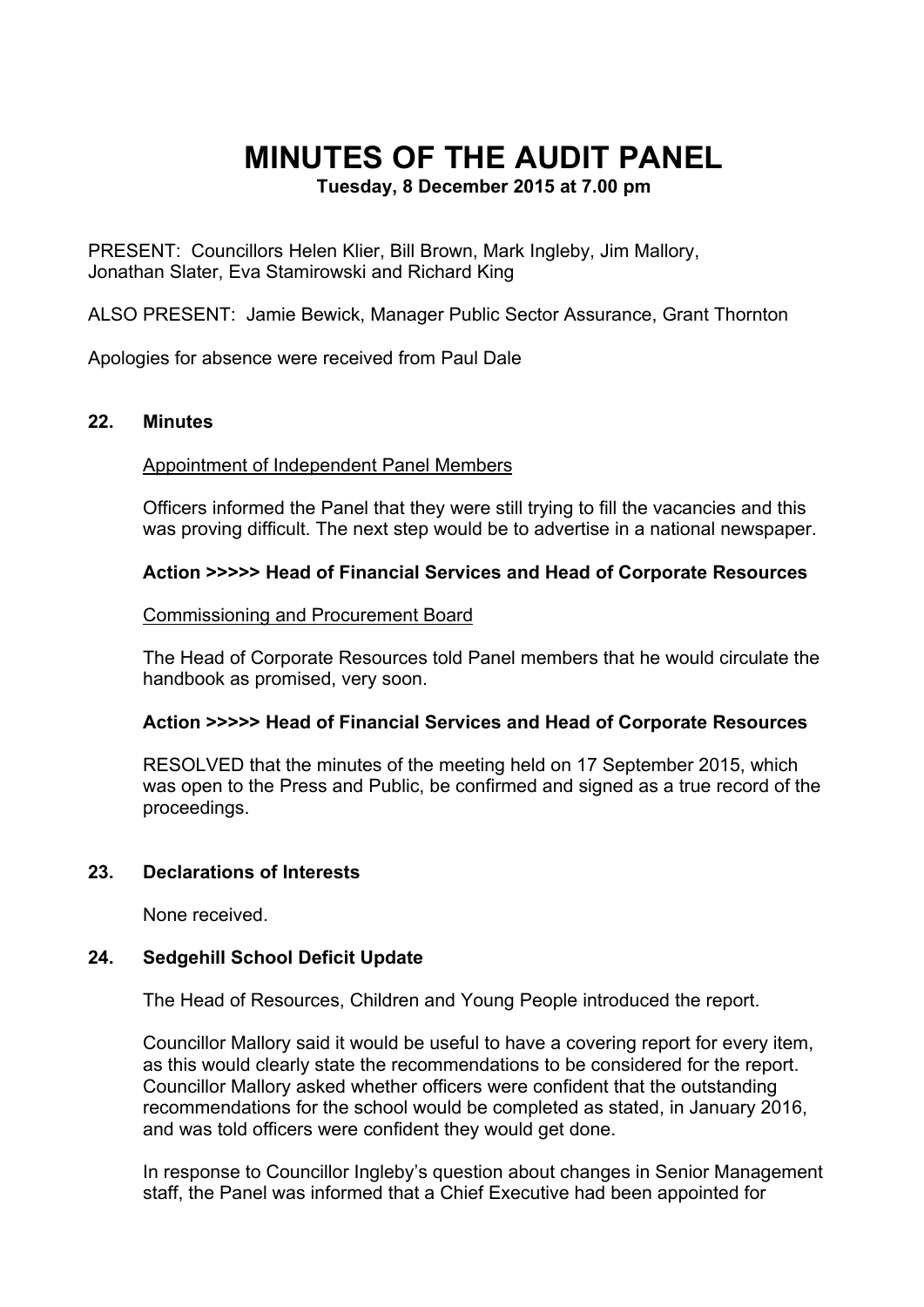Sedgehill School, and in time staff changes would be done to support the new structure.

Richard King stated that information without a covering report was not helpful, and another item within the agenda did not have a covering report. The Chair requested that in future report authors should ensure all items on the agenda have a cover report.

## **Action >>>>> Head of Corporate Resources, Head of Financial Resources**

Panel members asked whether any lessons had been learnt from this experience. The Head of Resources, CYP said in future officers would look at schools' payrolls. Officers were also monitoring schools closely for trigger points, especially those that do not use the Council's payroll system. The Executive Director for Resources and Regeneration added that officers would also pay closer attention to the schools' returns.

The Chair asked whether the Council could have done more to prevent this, and was told by the Head of Resources, CYP that apart from checking the payrolls, officers could not have done more. He added that going forward officers would get financial data of the schools, and examine any changes in key personnel as this could be the trigger.

The Chair said it had come to light that Deptford Green school was also in deficit, and had been for over 18 months. The Head of Resources, CYP said he would be meeting with the School Bursar on Friday to discuss and set out reasonable steps that the school would need to follow through, adding that when the Headship of a school changes, this could pose a risk.

Councillor Mallory asked whether officers have access to Deptford Green's Payroll, and was told they did. It was also noted that the addition of a post sixteen provision to Deptford Green school would also add to their budget challenges as funding for post sixteen provision has gone down. In answer to the Chair's query, officers told the Panel that Deptford Green's Schools' deficit report would be going to Mayor and Cabinet in the New Year.

RESOLVED that the report be noted.

# **25. Annual Audit Letter 2014/15**

Jamie Bewick, Manager Public Sector Assurance, Grant Thornton introduced the report. He highlighted that since the last meeting Lewisham's Accounts had been given an unqualified Value for Money conclusion, and the Audit Letter had been signed off.

Panel members asked whether they should be concerned that Lewisham's total level of reserves remains low in comparison to other councils, and was told that other Councils had added more funds to their reserves than Lewisham. Councillor Mallory asked for Jamie Bewick's advice on the matter. He advised that in the short term reserves could be utilised as Council's see fit but this would not be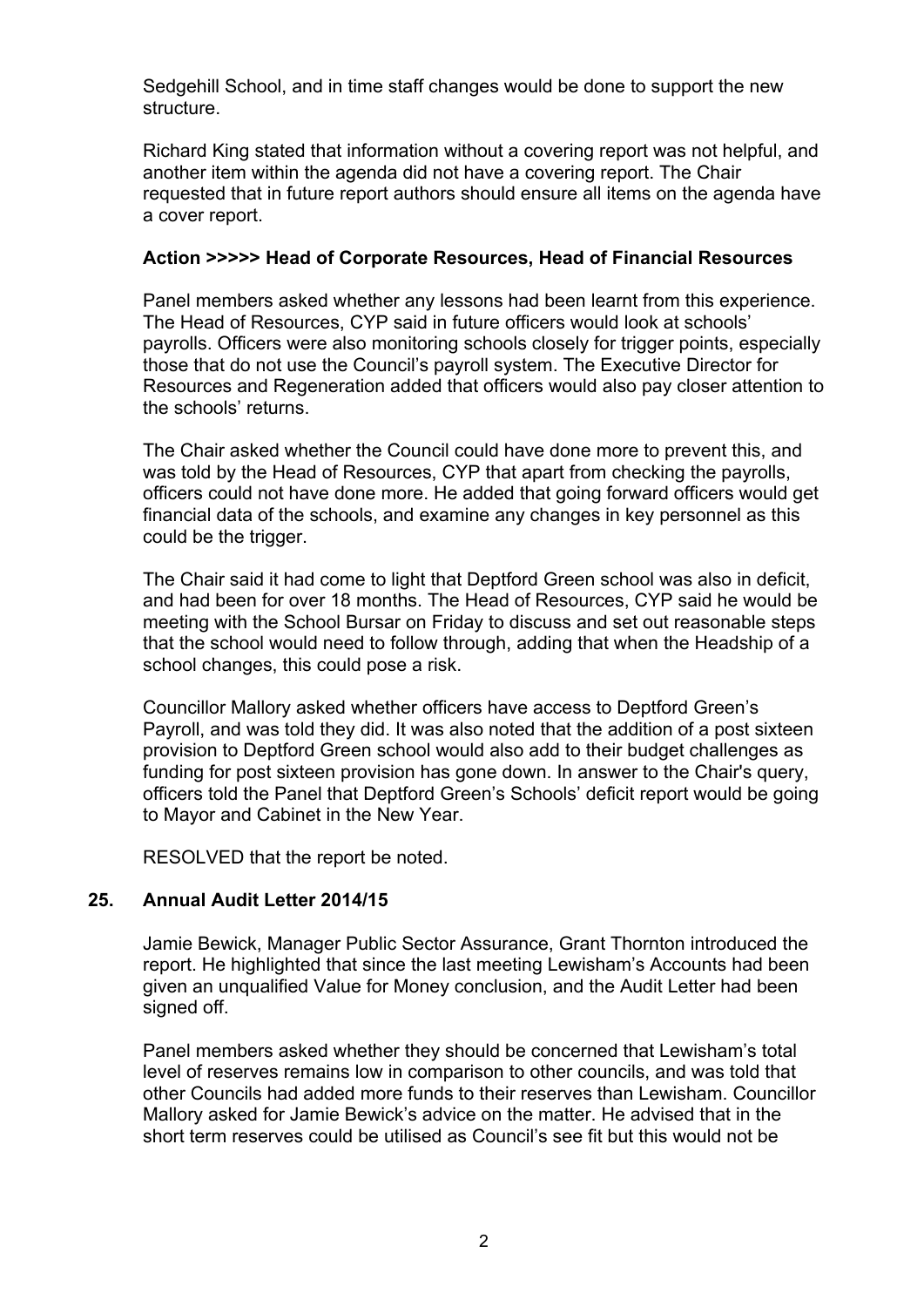sustainable in the longer term. Mr King said the adequacy of reserves was more important than comparison of reserves.

RESOLVED that the report be noted.

# **26. Budget Monitoring Financial Forecasts 2015-2016**

The Head of Financial Services introduced the report. He highlighted that this report had been to Mayor and Cabinet, and other Committees.

Councillor Stamirowski asked whether officers were confident the Council would achieve its aim. The Head of Financial Services said following the Corporate Spending Review last week, officers had spent time working out what the implications could be. The Executive Director for Resources said the provisional settlement to be announced the following week would tell local authorities what their funding would be for next year, but for now officers would stay with their current plans.

Councillor Slater commented that officers should look at ways to generate income as the spending review would be on-going for the foreseeable future. The Executive Director for Resources & Regeneration said an income generation officer had been appointed to lead on this, and there were some options being considered.

Panel Members requested an update on the Better Care Fund, and the Public Health Budget.

# **Action >>> Head of Financial Services**

The Chair said it had been 5 years since the launch of personal budget for Adult Social Care, and asked why the Council had not been able to bring the budget under control. Officers said the services were changing. The Chair asked whether savings would be made, and was told it would depend on the package used, and administration cost. It was noted that the full details were not yet known.

RESOLVED that the report be noted

# **27. Grant Thornton Audit Panel Update**

Jamie Bewick introduced the report, which highlighted progress in delivering the External Auditor's responsibilities. It included a summary of emerging national issues, developments that would be relevant to the council, and questions that Panel Members might want to consider. Panel Members were informed that the final report would be brought back to their next meeting.

Jamie Bewick said he would provide access to the reports as requested by Panel Members.

# **Action >>>>>> Jamie Bewick, Grant Thornton**